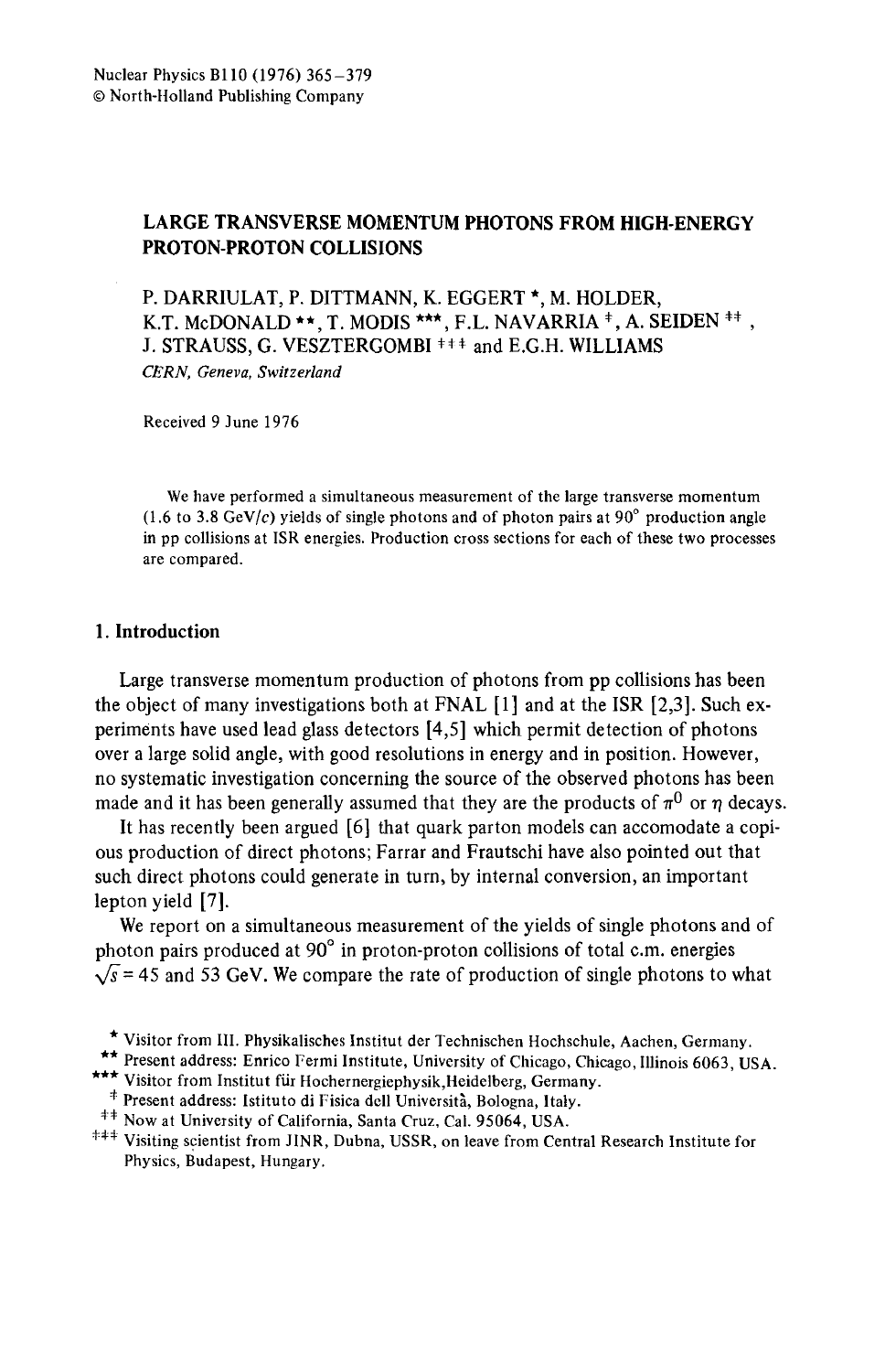would be expected from  $\pi^0$  decays as measured in the same experiment from the yield of photon pairs.

#### 2. Experimental set-up

The photon detector is a lead glass hodoscope located at  $90^\circ$  production angle in an intersection region of the CERN ISR. Its properties and performance have been described in detail in previous publications [3,4]. The distance to the beam intersect is 3.62 m, corresponding to a solid angle acceptance of 0.05 sr in the pp center-ofmass system. To analyse the pattern of energy distribution in the lead glass array, we reduce it to a number of clusters of connected cells with pulse height significantly above zero. On the average each cluster has more than 90% of its energy in three cells and two photon clusters can be resolved down to a 20 cm separation between photons. The energy resolution of a single cell, as measured in a 1 GeV electron beam long before the experiment, was typically  $\pm$  7%. The actual energy resolution of the counter as a whole was however almost twice as large in the conditions of the experiment.

The space around the beams is covered by a large acceptance magnetic spectrometer, the Split Field Magnet Facility [8], where charged particles produced in association with the lead glass trigger are detected. The corresponding data are not of direct relevance to the present study and are discussed in detail elsewhere [9].

Events were recorded when they simultaneously satisfied two conditions: an energy deposition above an adjustable threshold (usually 1.4 GeV) in the lead glass counter and the detection of two charged particles either in the SFM wire chambers or in each of two scintillation hodoscopes positioned at small angles to the beam lines. The second condition ensures that the detected photons are produced in a genuine beam-beam interaction while it may cause a loss of at most 10% to the inclusive photon spectrum.

#### 3. Experimental **method**

The comparison of the measured single photon yield to that expected from  $\pi^0$ decays involves three operations: the measurement of the yield of  $\pi^{0}$ 's (identified as photon pairs with correct invariant mass), a calculation of the single photon yield expected from  $\pi^0$  decays seen by the detector (using the measured  $\pi^0$  cross section) and the measurement of the single photon yield itself. The method is free of normalization errors since photon pairs and single photons are simultaneously observed in the same experiment. However there are three potential sources of systematic biases:

(i) the identification of single photons is not constrained as that of photon pairs from  $\pi^0$  decays, for which the measured value of the invariant mass provides a clear signature.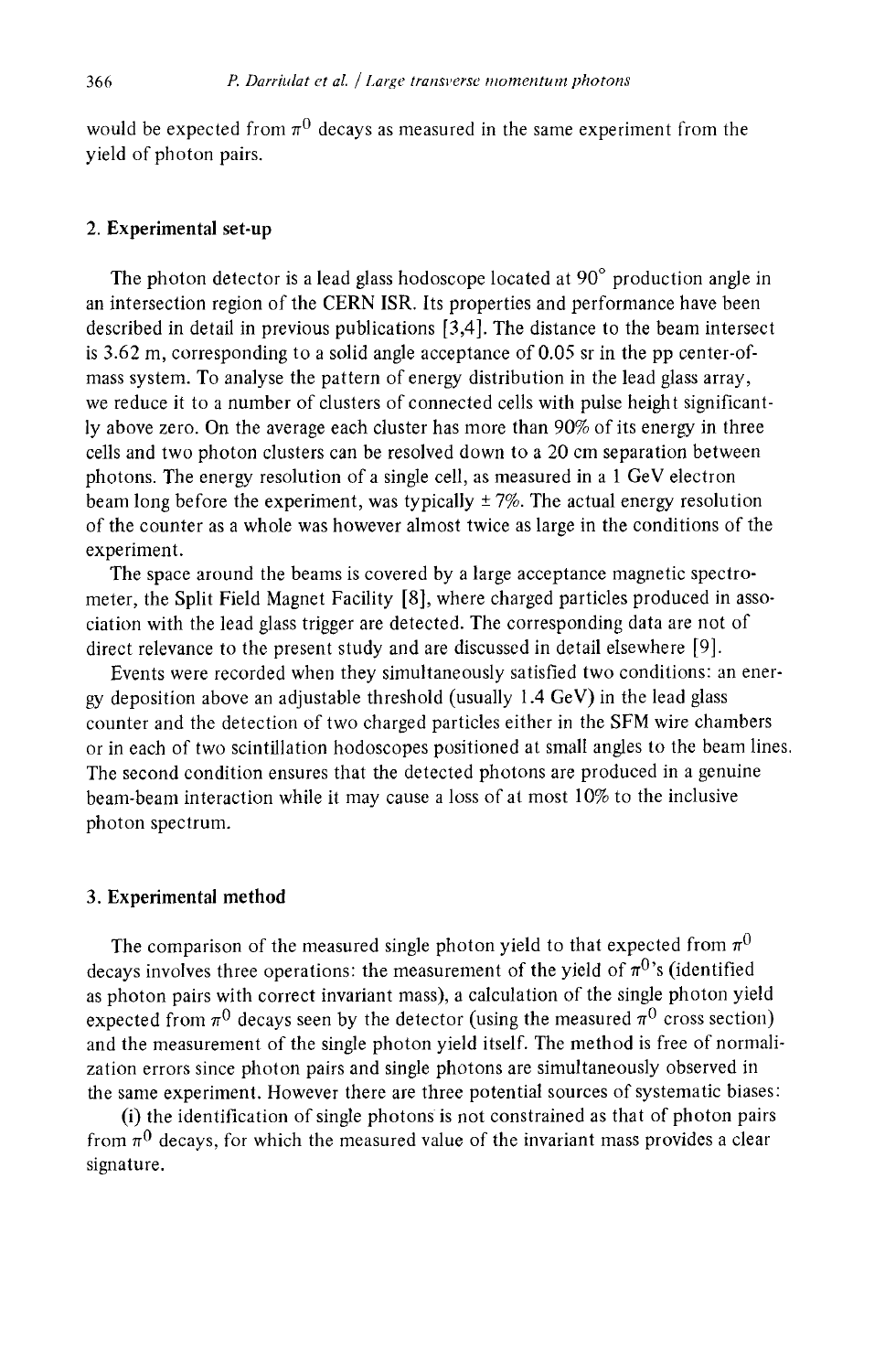(ii) a loss of photons would affect the pair sample more than that of singles and cause an apparent excess of single photons.

(iii) an accurate knowledge of the shape of the energy response curve of the lead glass counter is essential because a single photon detected in the counter usually carries most of the energy of its parent  $\pi^0$  (87% on the average) while photons from a resolved photon pair carry on the average half of the  $\pi^0$  energy. To illustrate this point consider a 2 GeV photon detected as a single photon. Because of the steep fall of the production spectrum its parent  $\pi^0$  is most likely to have an energy only slightly higher, say 2.2 GeV. If a 2.2 GeV  $\pi^0$  is instead detected as a resolved photon pair, each photon carries 1.1 GeV on the average. Assume now that energies are correctly measured around 1 GeV but are 5% lower than the measured values around 2 GeV. We would compare the single photon yield inferred from identified  $\pi^0$  decays at 2 GeV to observed single photon yield at an energy 5% lower, which implies a 40% apparent excess of single photons.

We briefly list the main properties of the kinematics of the two photon decay of an object with four-momentum ( $p_0$ ,  $E_0$ ) and mass  $m_0$ . The photons have energies  $E^{\pm} = \frac{1}{2} E_0(1 \pm \alpha)$  and an opening angle  $\ddot{\theta}$  strongly peaked near its minimum value  $\theta_{\text{min}} = 2 \tan^{-1} m_0 / p_0$ . The energy asymmetry  $\alpha$  is uniformly distributed, larger asymmetries corresponding to more open pairs. For  $\alpha$  = 0.5 the opening angle is only 17% higher than  $\theta_{\min}$ . In the geometry of the present experiment a  $\pi^0$  can be detected as a resolved photon pair when its laboratory energy lies between 0.9 and 3.6 GeV. The lead glass hodoscope is too small to permit simultaneous detection of both decay photons from a lower energy  $\pi^0$  while a higher energy  $\pi^0$  will sometimes appear as an unresolved photon pair. Two-photon decays of  $\eta$  mesons can only be observed above 4 GeV; but the production cross section is so low at this energy that in the present experiment  $\eta$  decays will mostly contribute to single photon events.

The effective acceptance for the detection of a 2 GeV (4 GeV)  $\pi^0$  as a resolved photon pair with  $\alpha$  < 0.5 is 5.3 msr (12.7 msr).

With the above numbers in mind we restrict the transverse momentum range of the present analysis to the interval 1.6 GeV/c  $\langle p_{\rm t}^{\rm cm} \rangle$  = 3.8 GeV/c (1.4  $\lesssim E_0^{\rm lab} \lesssim$ 3.2 GeV) where  $\pi^{0}$ 's are detected as resolved photon pairs with good efficiency. In addition we require the energy asymmetry  $\alpha$  to be smaller than 0.5, which ensures that both decay photons have energies above 350 MeV, namely in a range where the contamination from charged hadrons is very small.

#### 4. Energy **calibration of the lead glass hodoscope**

The lead glass hodoscope is comprised of 61 hexagonal cells; each cell is viewed by an independent phototube for which the pulse area  $\sigma$  is recorded for each event. The problem of energy calibration consists in establishing the 61 relations

$$
E = f_i(\sigma), \qquad i = 1, 61,
$$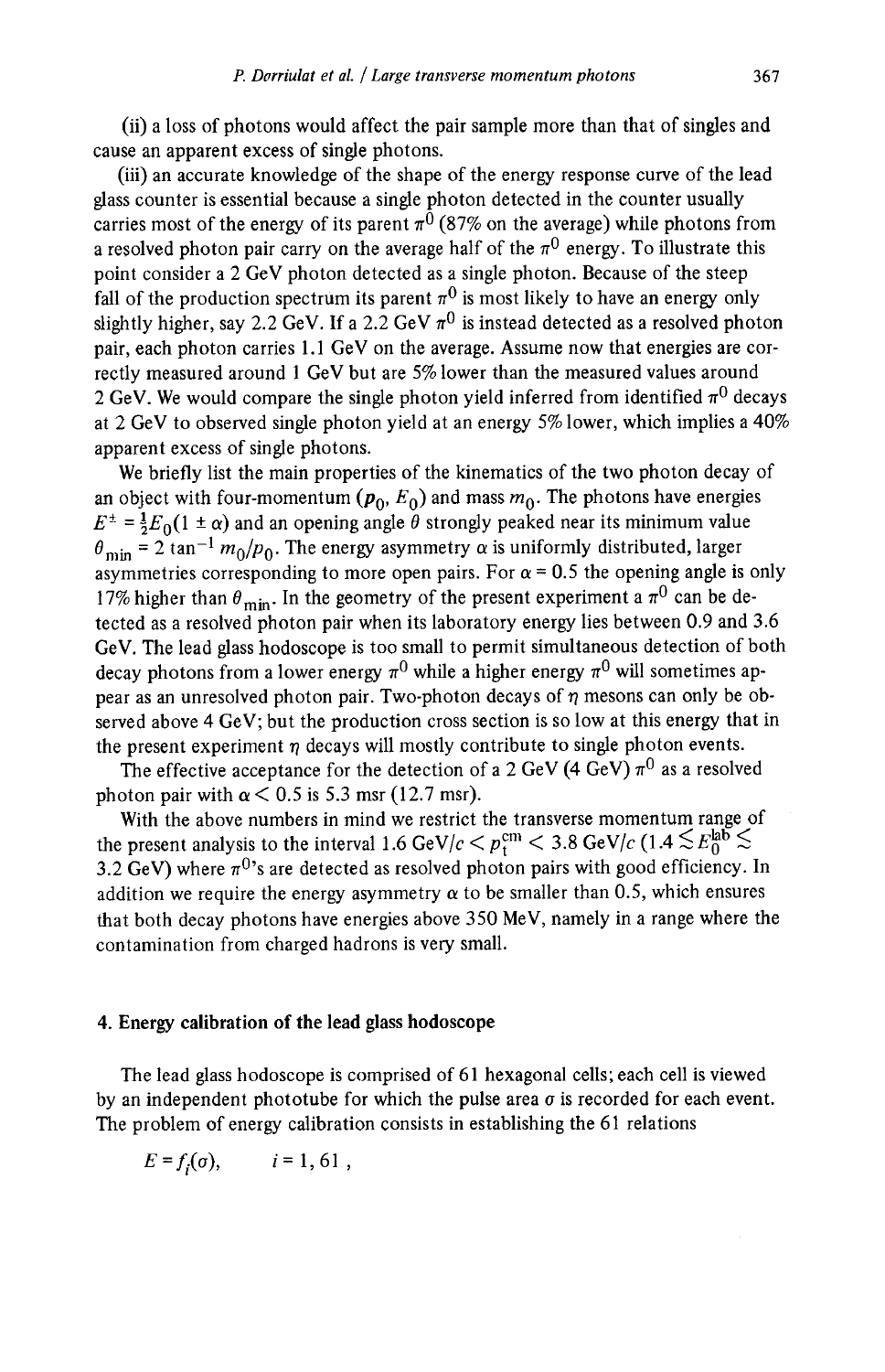where  $E$  denotes the energies deposited in each cell. In the following we assume that a universal function  $f_0(\sigma)$  describes the energy responses of all cells up to a factor, namely

$$
f_i(\sigma) = \lambda_i f_0(\sigma) ,
$$

and we will comment later on the validity of this assumption.

Cell gains had been adjusted, prior to installation in the ISR tunnel, by illuminating each cell from the center of its front face with a reference light source, a small quantity of 241Am imbedded in a sodium iodide crystal. The energy equivalent of this reference light source had been previously measured to be 2.4 GeV for one of the lead glass cells in an electron beam at DESY. A system of light diodes [4] was used to monitor cell gains and check their constancy during the course of the experiment.

The constants  $\lambda_i$  are adjusted (up to a common factor) from the data themselves by requiring that each cell record a number of counts above 2 GeV consistent with the approximately uniform illumination expected from  $\pi^0$  decays. On the average corrections of  $\pm 9\%$  with respect to the preliminary adjustments from the reference light source are necessary. If the threshold is lowered to  $1 \text{ GeV}$  we obtain a new set of constants, identical to the first to within  $\pm 2\%$ . This gives us confidence that the assumption of shape independence for  $f_i(\sigma)$  is justified. In order to adjust the normalization factor common to all  $f_i(\sigma)$  we required that the invariant mass spectrum of photon pairs peak at the  $\pi^0$  mass. As an independent check of the relative adjustment of the  $\lambda_i$ 's we have studied the invariant mass spectra of photon pairs with one photon in a given cell and the other elsewhere in the counter. In each case we observe the peak at 135 MeV/ $c<sup>2</sup>$  to within  $\pm 2\%$ .

To measure  $f_0(\sigma)$  at different energies we moved the lead glass counter to a smaller production angle  $(45^\circ$  in the pp center-of-mass system) where the bending power of the Split Field Magnet is 8 kGm (instead of 1.3 kGm for the 90° data). In that position it was possible to momentum analyse in the SFM wire chambers electrons and positrons from photon conversions in the vacuum pipe, and adjust their energy as measured in the lead glass counter. Since there was no specific particle identification we only consider positrons. This avoids mistaking antiprotons for electrons and keeps hadron contamination to a negligible level.

In order to monitor possible changes of the  $\lambda_i$  parameters when moving from one position to the other, we repeated the mass analysis of photon pairs with the *45 °*  data. Distributions in the energy differences obtained from the chamber and lead glass measurements with positron data are presented in fig. 1 for four intervals of energy between 1 and 4 GeV. The widths of the curves  $(\pm 250 \text{ MeV})$  between 1 and 2 GeV) can be accounted for if the energy resolution of the lead glass counter is as large as  $\pm$  14%. The data are affected by radiation losses in the material of the proportional chambers (0.15 radiation lengths) which cause the energy deposited in the lead glass counter to be on the average lower than the momentum measured in the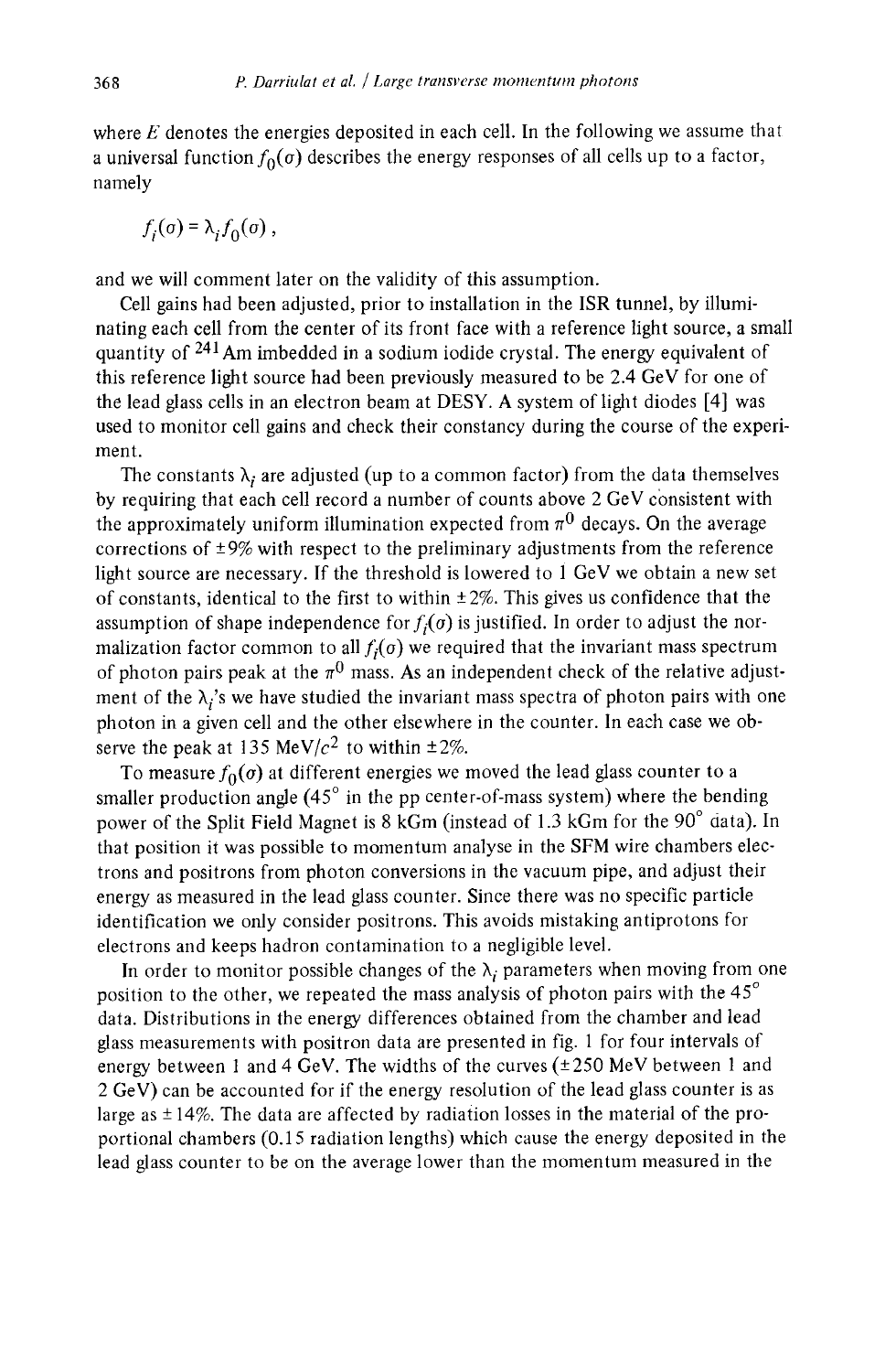

Fig. 1. Positron data. Distributions in  $\Delta E$ , the difference between the energies measured in the SFM detector and in the lead glass counter, are shown for various energy intervals. The mean energies in each interval are 3.3 GeV (a), 2.3 GeV (b), 1.7 GeV (c) and 1.2 GeV (d). Also shown (thin lines) are the same distributions for the minimum modification of the energy response curve of the lead glass counter such that the excess of single photons (see sect. 6) would disappear. A few typical error bars are indicated.

SFM detector. The high  $\Delta E$  tails in the distributions of fig. 1 can be ascribed to this effect; the positions of the maxima, however, are not expected to be affected and they were used to calculate  $f_0(\sigma)$ .

We find that the dependence of  $f_0(\sigma)$  upon  $\sigma$  (fig. 2) can be approximated by the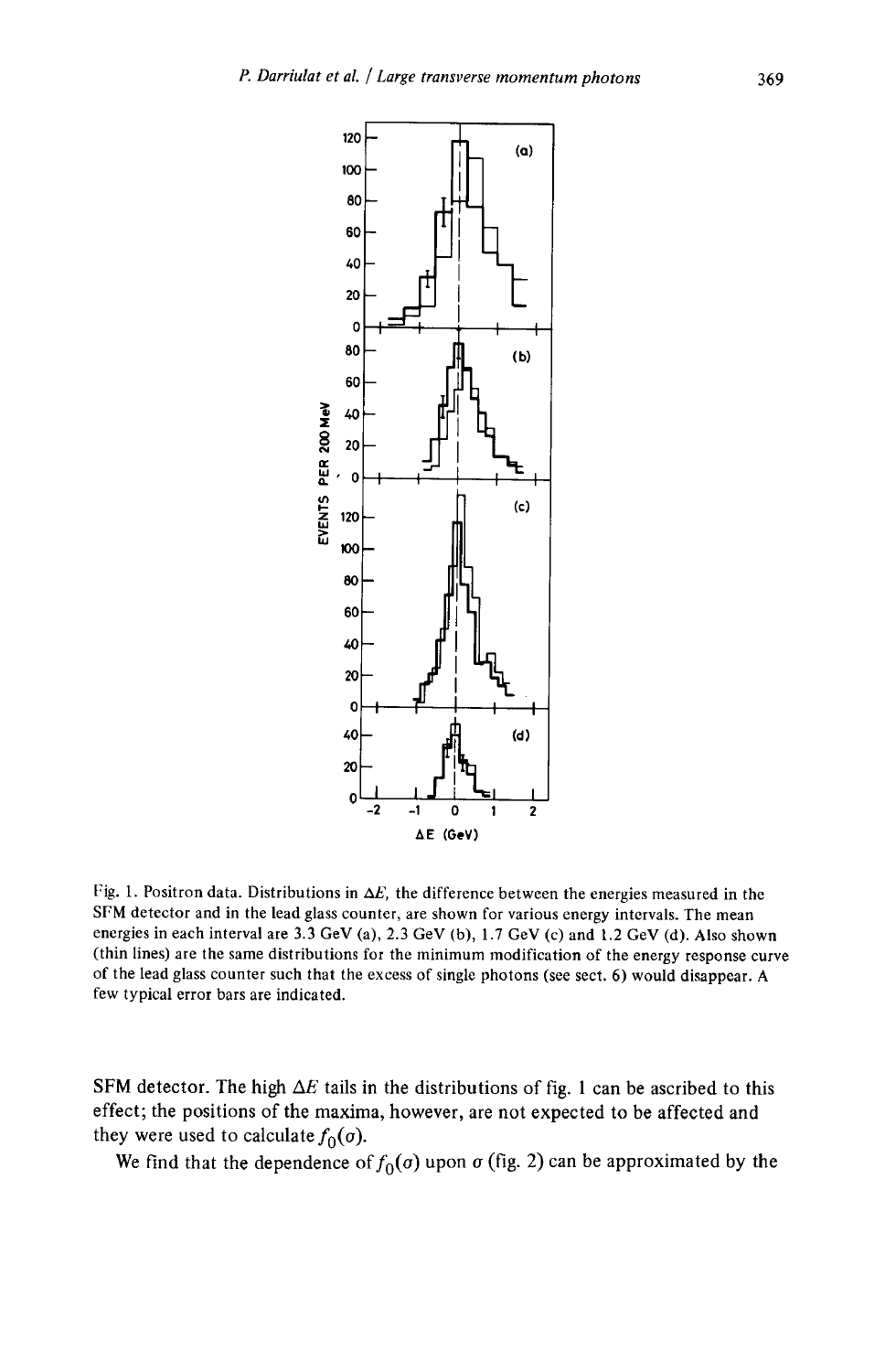

Fig. 2. Energy response of the lead glass counter. Positron data points (full circles) are shown together with the corresponding response curve (heavy line) giving  $\epsilon = 0.20 \pm 0.03$  GeV. In actual calculation the linear approximation was replaced by a parabolic dependence below 1 GeV. Also shown (open circles) are the calibration points obtained from the study of mass spectra of photon pairs (see text). While the point to point uncertainties on these data are as good as  $\pm 1.5\%$ they have been increased to ±3% to account for possible differences between the responses of the lead glass counter to photons and to positrons. In the insert we show the best fit values of  $\epsilon$ and  $f_0(\sigma_0)$  to the positron data, together with the one standard deviation ellipse. The dotted line indicates the value of  $\epsilon$  and  $f_0(\sigma_0)$  which would cause the observed excess of single photons to cancel, three standard deviations away from the best fit (dotted ellipse and dash-dot line in the figure itself).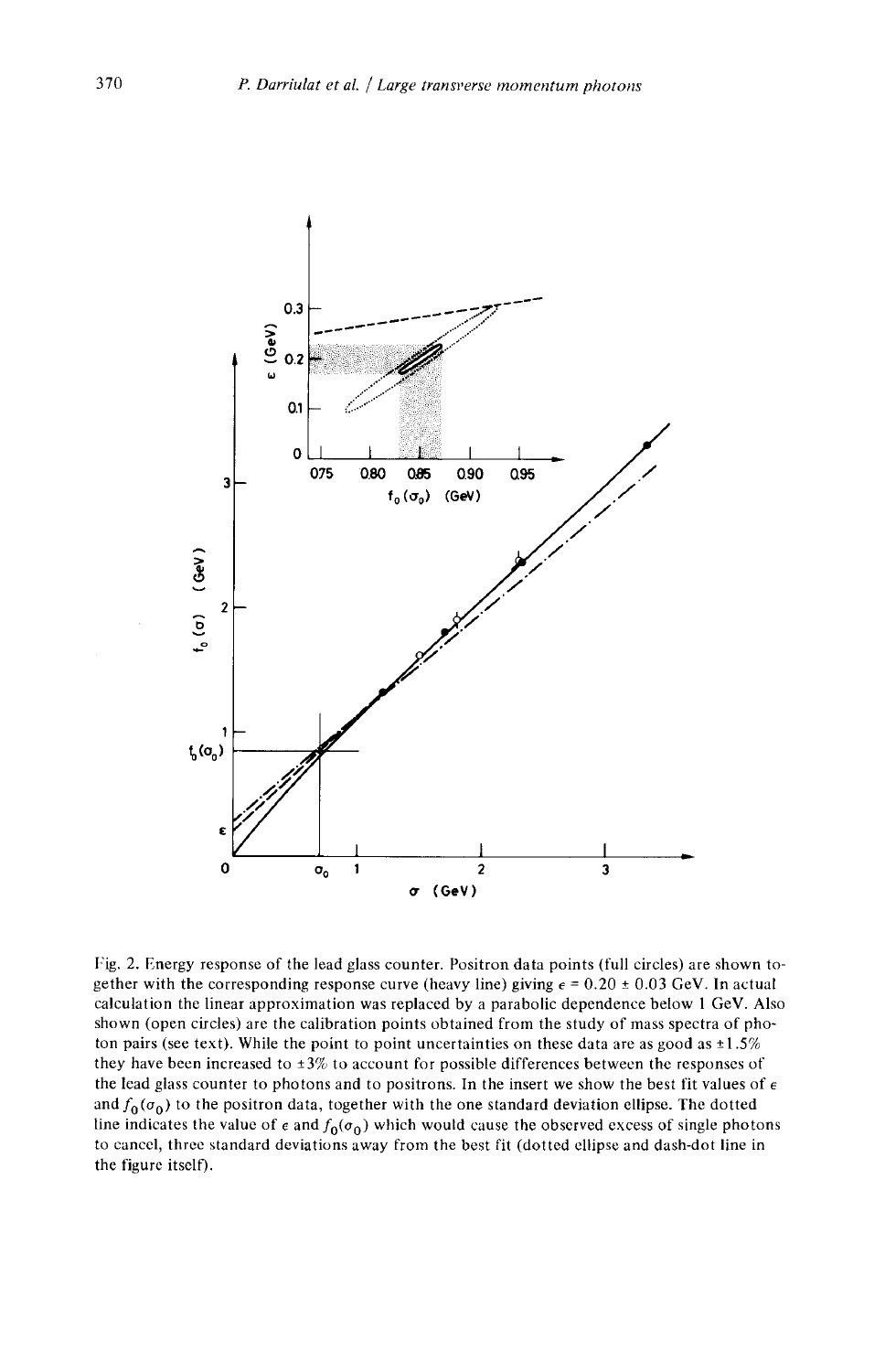expression

$$
f_0(\sigma) = f_0(\sigma_0) \frac{\sigma}{\sigma_0} + \epsilon \left(1 - \frac{\sigma}{\sigma_0}\right).
$$

We choose  $\sigma_0$  to correspond to 0.85 GeV on the average, the mean photon energy for  $\pi^0$  decays. This parametrization conveniently decouples the information on the



Fig. 3. Invariant mass distributions (heavy lines) of asymmetric photon pairs in the  $45^\circ$  data (left column) and in the  $90^\circ$  data (right column). The energy of one of the photons is restricted to the interval 0.6 to 0.9 GeV; that of the other photon lies between 1.2 and 1.6 GeV (a), between 1.6 and 2.0 GeV (b) or between 2.0 and 3.0 GeV (c). Monte-Carlo distributions (thin lines) are shown for comparison. A few typical error bars are indicated.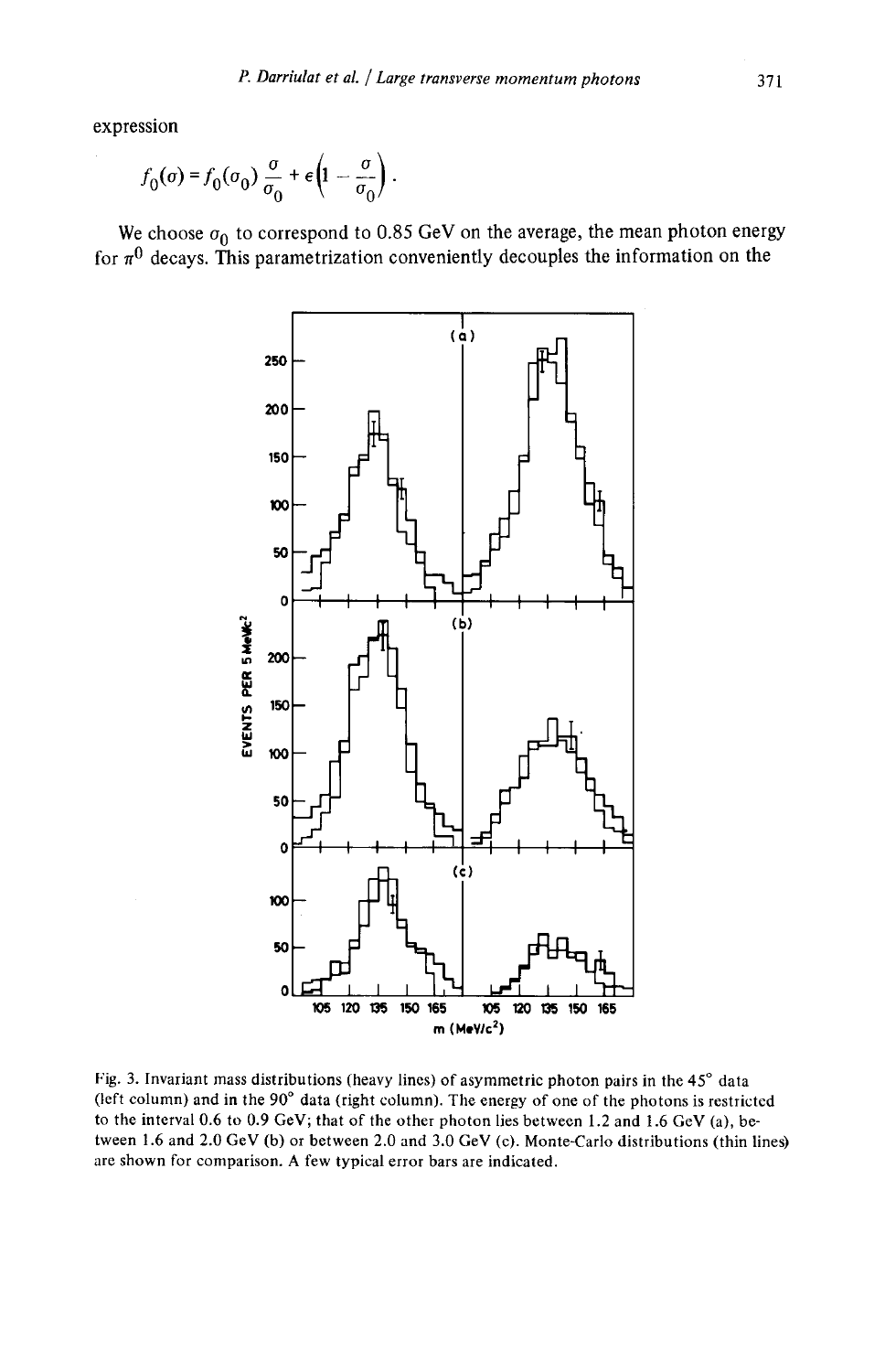shape of  $f_0(\sigma)$  coming from the positron data, from that on the normalization coming also from the pair mass spectrum.

Considering the positron data alone, we find

 $\epsilon$  = 0.20 ± 0.03 GeV.

and the photon pair invariant mass distribution gives for the measured  $\pi^0$  mass a value

 $m = 134.8 \pm 0.6$  MeV/ $c^2$ .

where the error is statistical only.

The above value of  $\epsilon$  is consistent with an estimate obtained from the response curve of the analog to digital converters used to process the phototube pulses and with the energy calibration curve previously measured for one of the cells in electron beams with energies between 0.5 and 5 GeV.

In order to gain confidence in the above study we have independently obtained an estimate of  $\epsilon$  from the energy dependence of the mass distribution of photon pairs from  $\pi^0$  decays. To this effect we consider photon pairs with one of the photons having an energy between 0.6 and 0.9 GeV and study their mass distribution for various ranges of energy of the other photon. The results are compared in fig. 3 with the results of a Monte-Carlo calculation taking into account the cell structure of the lead glass array. This must be done in some detail to correctly reproduce the relation between actual and measured impact points: cell size effects distort the steep distribution of opening angles in the vicinity of  $\theta_{\min}$ , and introduce an apparent dependence upon energy of the measured pair mass, of typically 2 MeV/ $c<sup>2</sup>$  per GeV. The shape of the mass distributions corresponds to an energy resolution of  $\pm 13\%$  for the lead glass counter as a whole.

With this method we can adjust the mass distributions to an accuracy of  $\pm 1.5$  $MeV/c<sup>2</sup>$  and find

 $\epsilon$  = 0.19 ± 0.03 GeV

in agreement with the determination obtained from the positron data.

From the analyses above, we retain for  $\epsilon$  the value 0.20  $\pm$  0.03. The corresponding uncertainty in the total single photon rate (when comparing it to that inferred from resolved photon pairs) is 10 to 15% depending upon energy. The uncertainty of  $f_0(\sigma_0)$  only affects the global energy scale and has little effect to the extent that we deal with almost exponential energy distributions.

# 5. Photon pairs: the inclusive  $\pi^0$  production cross section

The distribution in energy asymmetry  $\alpha$  of photon pairs produced at 90° with total transverse momentum between 2 and 3.8 GeV/ $c$  is compared in fig. 4 with the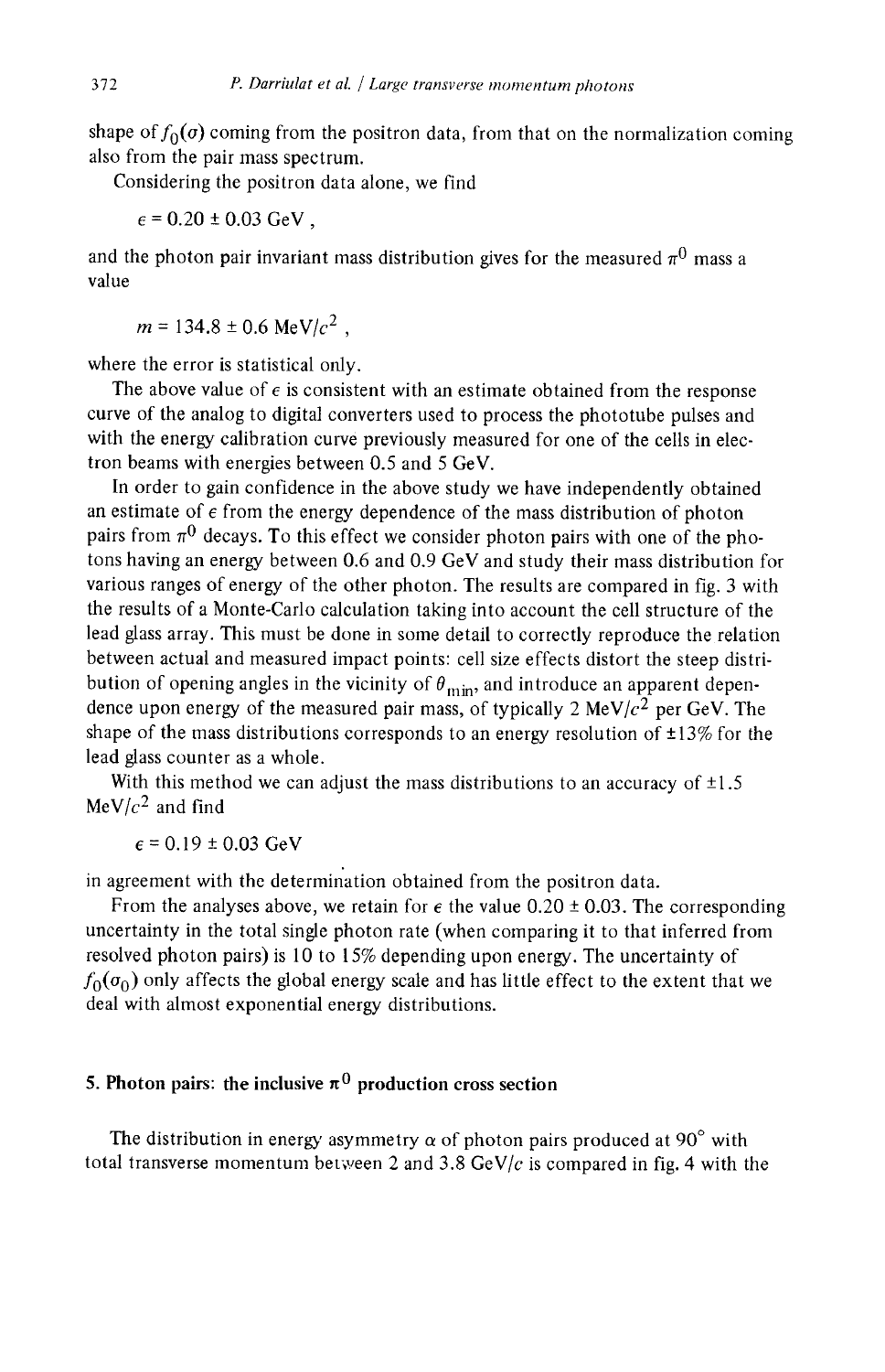

Fig. 4. The observed (heavy line) and predicted (thin line) distributions in energy asymmetry  $\alpha$ for photon pairs. Only pairs'with photon energies above 400 MeV are considered. A few typical error bars are indicated.

result of a Monte-Carlo calculation. As mentioned earlier we only retain symmetric pairs with  $\alpha$  < 0.5 in our sample of resolved photon pairs. In addition we require the distance between both photon impacts to be larger than 27 cm (2 cell diameters) and the invariant mass m of the photon pair to lie within the range  $50 \le m \le 200 \text{ MeV}/c^2$ . When more than two energy clusters are detected in the lead glass array (in 8% of the cases) we take the pair with the highest total energy. The distribution in mass for pairs selected according to the above criteria and with total transverse momentum between 2.0 and 3.8 GeV/ $c$  is shown in fig. 5. The background due to wrong pairings is estimated from 3 cluster events to be less than 2%.

Photon conversion in the vacuum pipe and in the material of the SFM detector cause a loss of events either because the conversion electrons are swept away from the lead glass counter or more commonly because of energy degradation and losses of soft electrons. From a detailed calculation simulating the conversion process and tracking the electrons in the inhomogeneous SFM field we find an event loss of  $15 \pm 3\%$ . To check the calculation we have compared the observed and calculated fractions of accepted two-photon events where a track detected in the wire chambers points to one of the lead glass clusters. We find  $4.5 \pm 1.0\%$  and  $5 \pm 1\%$  respectively.

The luminosity of the machine is measured from the rate of coincidences in the forward scintillator hodoscopes mentioned earlier to within  $\pm 5\%$  [10]. The resulting invariant cross sections are displayed in fig. 6 and listed in table 1, together with a summary of the applied corrections and systematic uncertainties. They are in good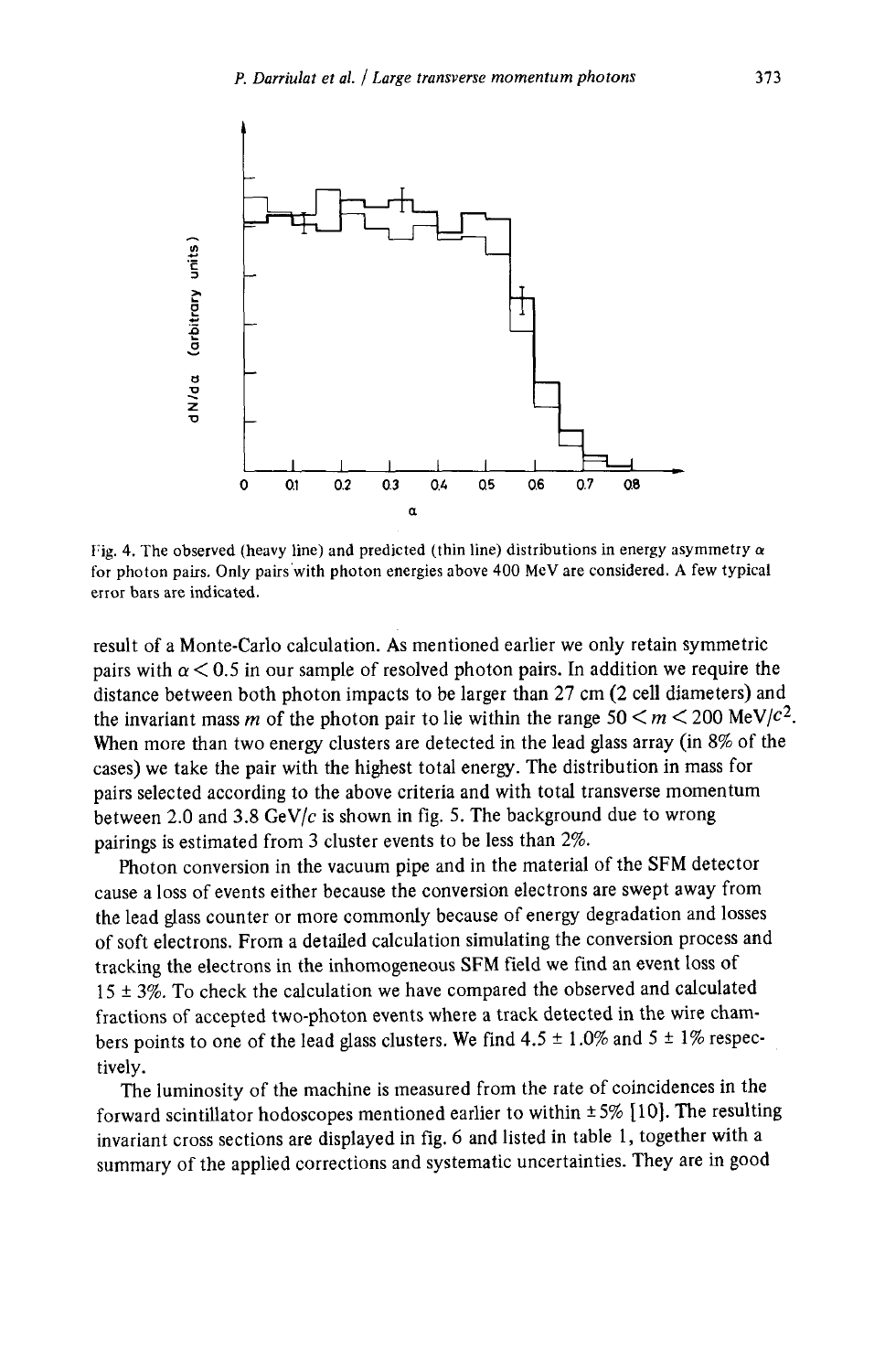

Fig. 5. Invariant mass distribution for symmetric photon pairs ( $\alpha$  < 0.5) with c.m. transverse momentum between 2.0 and 3.8 GeV/c. The data (heavy line) are compared to the results of a Monte-Carlo calculation (thin line).

agreement with the published charged pion data of the Britisch Scandinavian Collab. oration [ 11 ].

### 6. Single photons

We retain in the sample of single photon events those where a cluster is detected in the lead glass array either alone or, in 2.8% of the cases, accompanied by an additional cluster (or clusters) of less than 100 MeV energy. This requirement helps in selecting a pure sample but the loss of single photon events accompanied by an inde-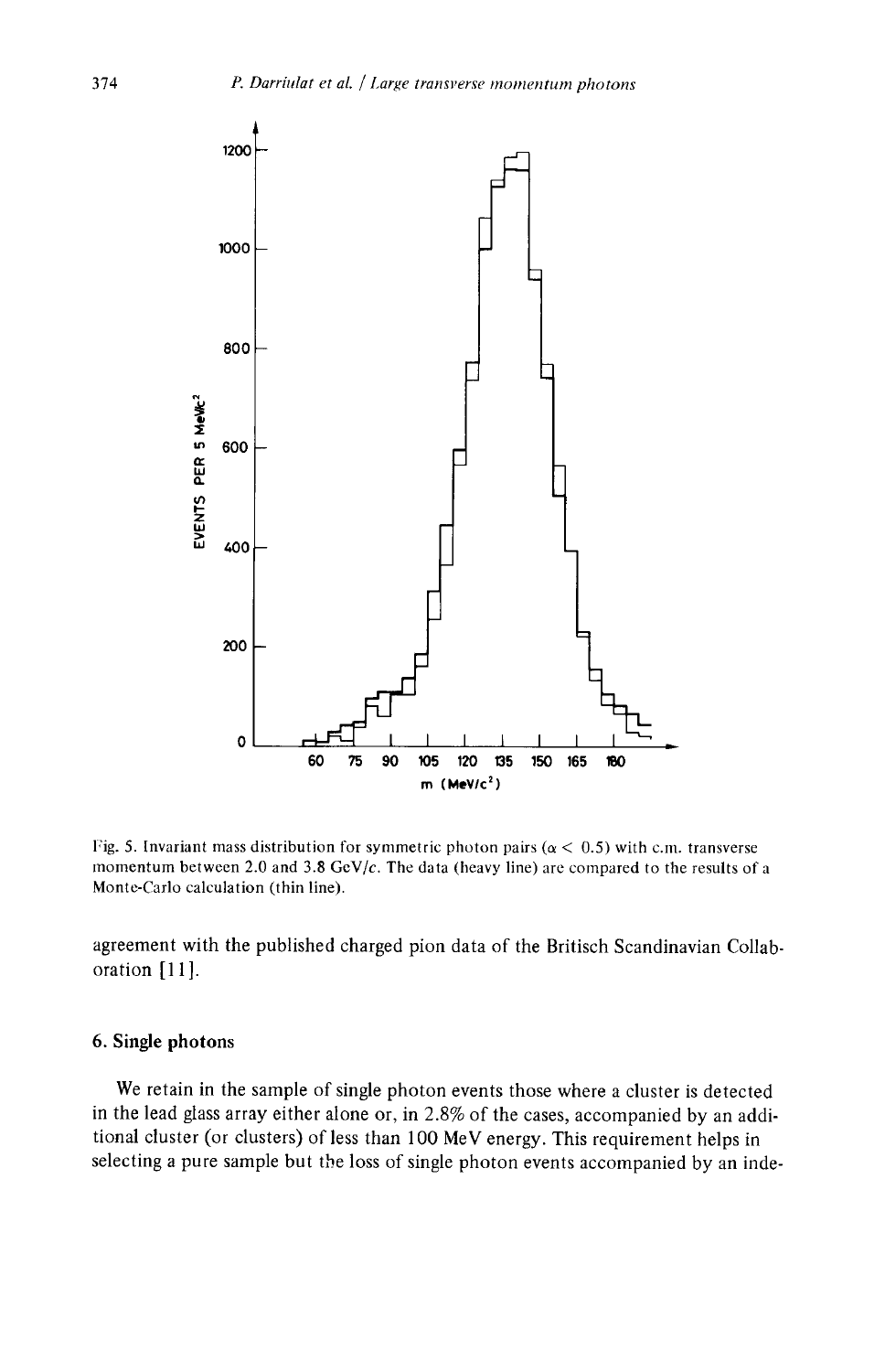

Fig. 6. Inclusive  $\pi^{\circ}$  production cross sections at 90° for  $\sqrt{s}$  = 45 and 53 GeV, as measured from resolved photon pairs (open circles). Also shown are the data of ref. [11] for  $\pi^+$  (full circles) and  $\pi^-$  (crosses).

Table 1

Invariant cross sections for inclusive  $\pi^{\vee}$  production (as deduced from resolved photon pairs) at 90 $\degree$  for  $\sqrt{s}$  = 45 GeV and  $\sqrt{s}$  = 53 GeV

| $p_{\uparrow}$<br>(GeV/c) | Invariant cross section $p + p \rightarrow \pi^{0} + $<br>$(cm^2 \text{ GeV}^{-2} c^3)$ |                                                                      |  |
|---------------------------|-----------------------------------------------------------------------------------------|----------------------------------------------------------------------|--|
|                           | $\sqrt{s}$ = 45 GeV                                                                     | $\sqrt{s}$ = 53 GeV                                                  |  |
| $1.6 - 1.8$               | $(2.58 \pm 0.23)$ * $10^{-29}$                                                          | $(3.24 \pm 0.30) \cdot 10^{-29}$<br>$(1.26 \pm 0.10) \cdot 10^{-29}$ |  |
| $1.8 - 2.0$               | $(9.61 \pm 0.71)$ $^{\circ}10^{-30}$                                                    |                                                                      |  |
| $2.0 - 2.2$               | $(3.91 \pm 0.26) \cdot 10^{-30}$                                                        | $(5.79 \pm 0.38) \cdot 10^{-30}$                                     |  |
| $2.2 - 2.4$               | $(1.84 \pm 0.13) \cdot 10^{-30}$                                                        | $(2.96 \pm 0.20) \cdot 10^{-30}$                                     |  |
| $2.4 - 2.6$               | $(1.00 \pm 0.74) \cdot 10^{-30}$                                                        | $(1.58 \pm 0.11) \cdot 10^{-30}$                                     |  |
| $2.6 - 2.8$               | $(4.90 \pm 0.40) \cdot 10^{-31}$                                                        | $(8.16 \pm 0.59) \cdot 10^{-31}$                                     |  |
| $2.8 - 3.0$               | $(2.78 \pm 0.25) \cdot 10^{-31}$                                                        | $(4.95 \pm 0.38) \cdot 10^{-31}$                                     |  |
| $3.0 - 3.2$               | $(1.59 \pm 0.16) \cdot 10^{-31}$                                                        | $(2.81 \pm 0.24) \cdot 10^{-31}$                                     |  |
| $3.2 - 3.4$               | $(8.14 \pm 0.99) \cdot 10^{-32}$                                                        | $(1.41 \pm 0.14) \cdot 10^{-31}$                                     |  |
| $3.4 - 3.6$               | $(4.11 \pm 0.63) \cdot 10^{-32}$                                                        | $(7.13 \pm 0.83) \cdot 10^{-32}$                                     |  |
| $3.6 - 3.8$               | $(2.43 \pm 0.47) \cdot 10^{-32}$                                                        | $(4.61 \pm 0.65) \cdot 10^{-32}$                                     |  |

The data have been corrected for background  $(-2\% \pm 1\%)$  and for conversion losses (+15%  $\pm$  3%). In addition to the quoted uncertainties, systematic errors due to acceptance calculation and to luminosity measurements amount to  $\pm 5\%$  each.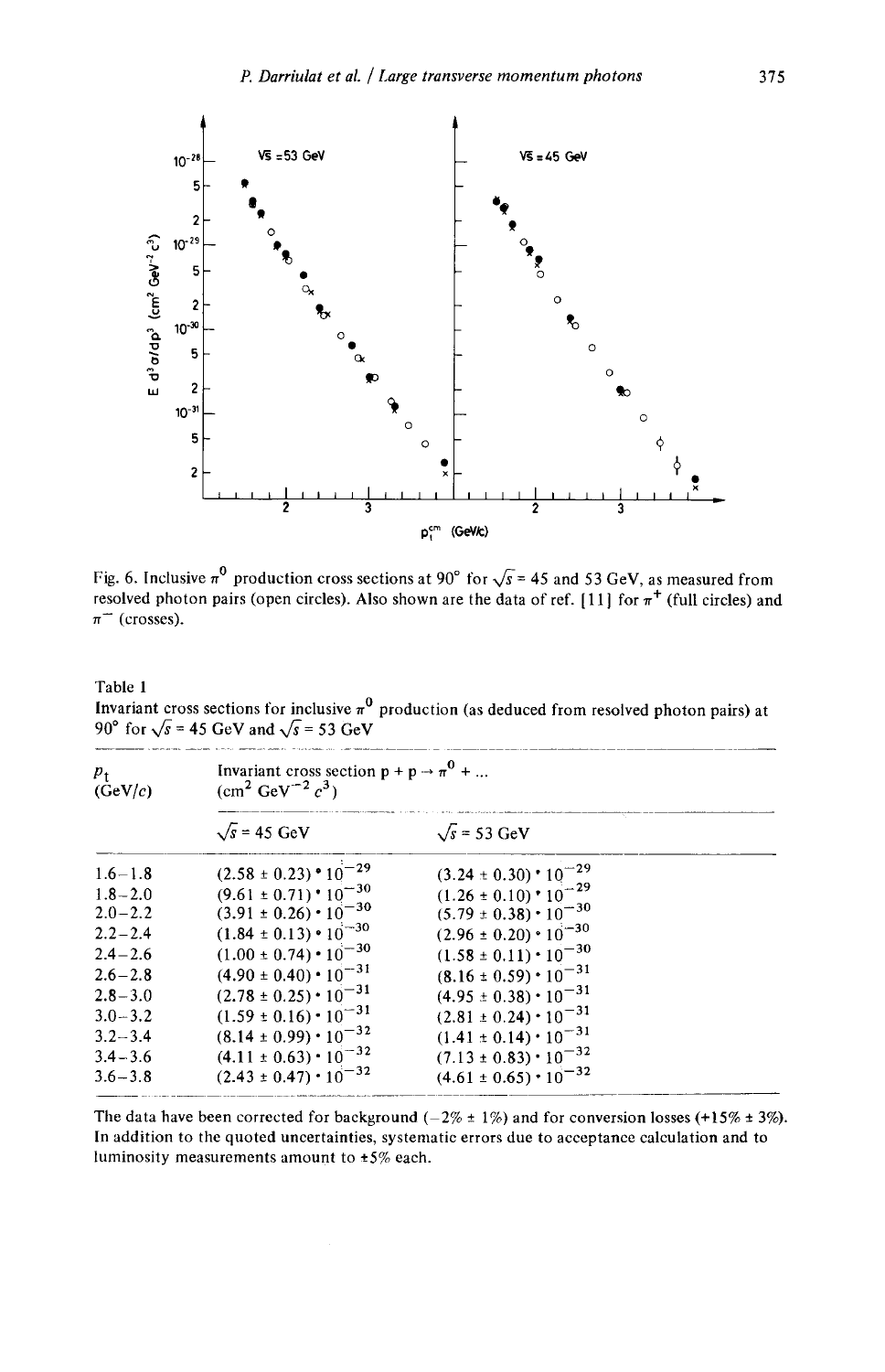pendent cluster must be corrected for. From the rate of occurrence of symmetric photon pairs accompanied by a third cluster we expect this loss to be of the order of 8%. This estimate is consistent with what we infer from the observed number of asymmetric ( $\alpha$  > 0.5) photon pairs. In applying the correction to the data we implicitly assume that two-particle angular correlations are the same for  $\pi^{0}$ 's and for photons from other sources.

We also correct for conversions in the material between the interaction region and the lead glass counter, as we did for photon pairs. They cause an event loss of 5 to 10% depending upon energy, smaller than in the case of pairs. We can again compare the observed and calculated fractions of events with a track detected in the SFM wire chambers and pointing to a cluster in the lead glass counter. Electrons and positrons are expected to contribute  $1.5\%$  each. In fact we observe  $2\%$  positive tracks but a larger fraction, 6%, of negative tracks. We tentatively attribute the excess to antiprotons which may deposit much more than their kinetic energy when they annihilate in the lead glass. In support to this interpretation we observe that the corresponding clusters have a larger spatial extension (69% of the cluster energy is contained in a single cell instead of 80% for photons). This brings up the question of the antineutron contamination, over which we have no direct control since antineutrons leave no track in the SFM wire chambers. The antineutron contamination is not simply related to that of antiprotons because the presence of magnetic field and of material between the interaction vertex and the lead glass counter affect differently the  $\overline{n}$  and  $\overline{p}$  momentum spectra<sup>\*</sup>. We estimate that, due to this effect, the antineutron contamination may be as much as twice as large as that from antiprotons, if we assume that both particles are produced with the same cross section. This estimate, obtained from a calculation taking into account the observed  $\bar{p}$  spectrum, the SFM magnetic field and the slowing down of antiprotons in the vacuum chamber and in the SFM detector, neglects possible differences between the response of the lead glass counter to  $\overline{n}$  and  $\overline{p}$  (due, for example, to the fact that  $\overline{n}$  annihilate deeper in the glass and closer to the phototube than  $\bar{p}$  do). This can be particularly important at lower momenta where, in addition, the calculation of the efficiency of the SFM chambers to detect antiprotons is less reliable. For this reason we restrict the range of the analysis of single photon events to momenta larger than  $p_i^{\text{cm}} = 2.8 \text{ GeV}/c$ , above which value the contamination of  $\bar{p}$  and  $\bar{n}$  with  $p_{\tau}^{\mu\nu} < 0.5$  GeV/c is negligible. In this high momentum range we calculate the contamination of  $\overline{n}$  to be about 11% of the whole single photon yield. Comparison with a Monte-Carlo calculation describing the annihilation process in the glass and with measurements by the CCR Collaboration [5] of the response of lead glass to antiprotons of 1 and 2 GeV/c momentum give us confidence that the above estimate is reliable.

We have carefully investigated several distributions of the single photon sample in order to gain additional confidence in its purity. Among those are the lateral extension of the shower and its position in the lead glass counter, the time difference

<sup>\*</sup> We are very much indebted to L. Di Lella who brought this point to our attention.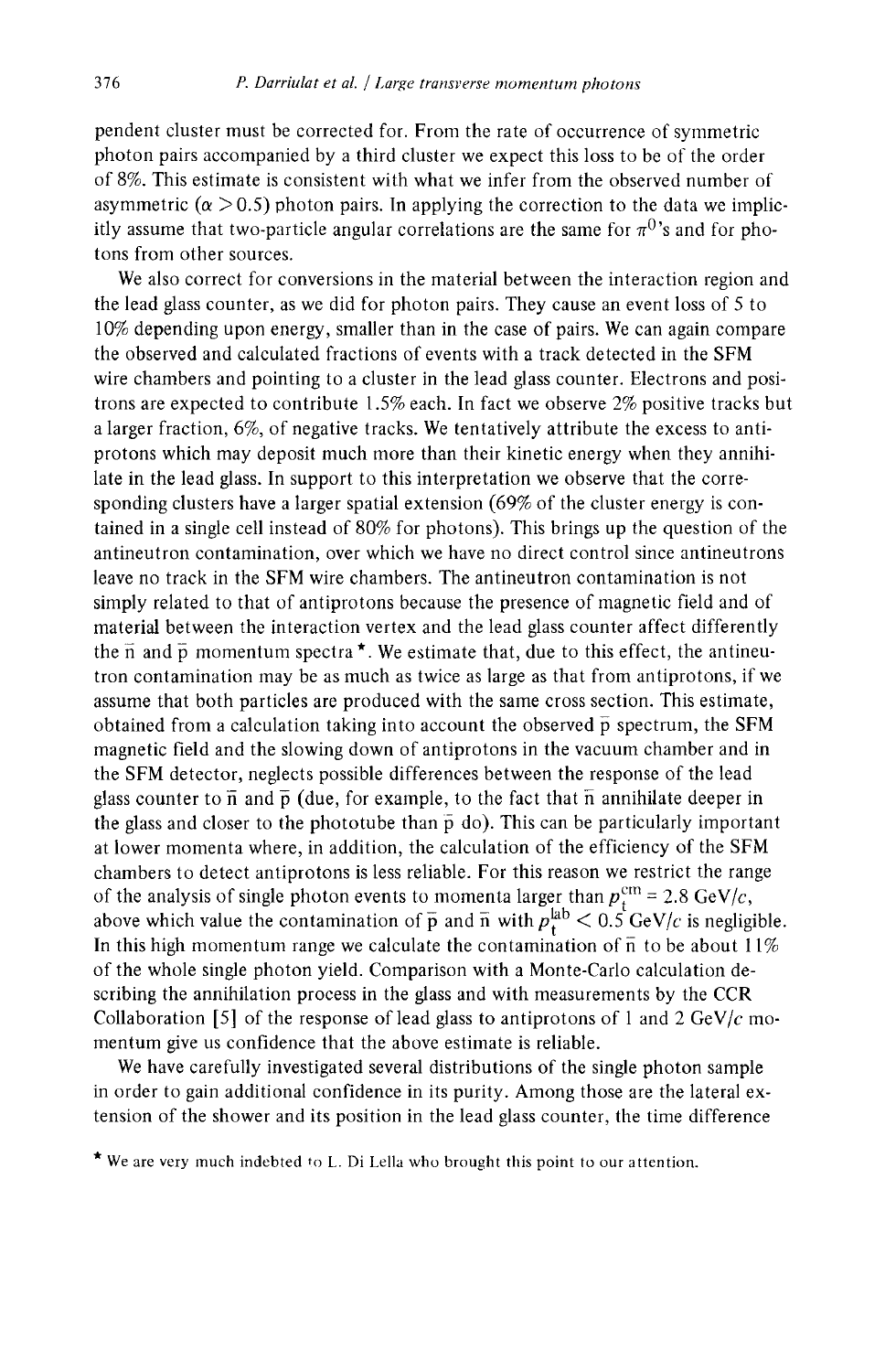

Fig. 7. Single photon yields uncorrected for antineutron contamination at 90° for  $\sqrt{s}$  = 45 and 53 GeV. The observed distributions (full dots) are compared to that inferred from the resolved photon pair data (open circles). The latter are also shown after addition of the contribution from  $\eta \rightarrow \gamma \gamma$  decays (crosses).

**between the lead glass pulse and the SFM wire chamber pulses (which shows a negligible accidental contribution) and the distribution of track vertices which were all found consistent with the corresponding distributions in the photon pair sample.** 



Fig. 8. The ratio  $R$  between the excess of single photons (corrected for antineutron contamination) not accounted for by  $\pi^0$  and  $\eta$  decays and the  $\pi^0$  yield measured from resolved photon pairs as a function of transverse momentum for  $\sqrt{s}$  = 45 and 53 GeV. Error bars do not include the systematic uncertainty on the energy calibration of the lead glass counter (see text).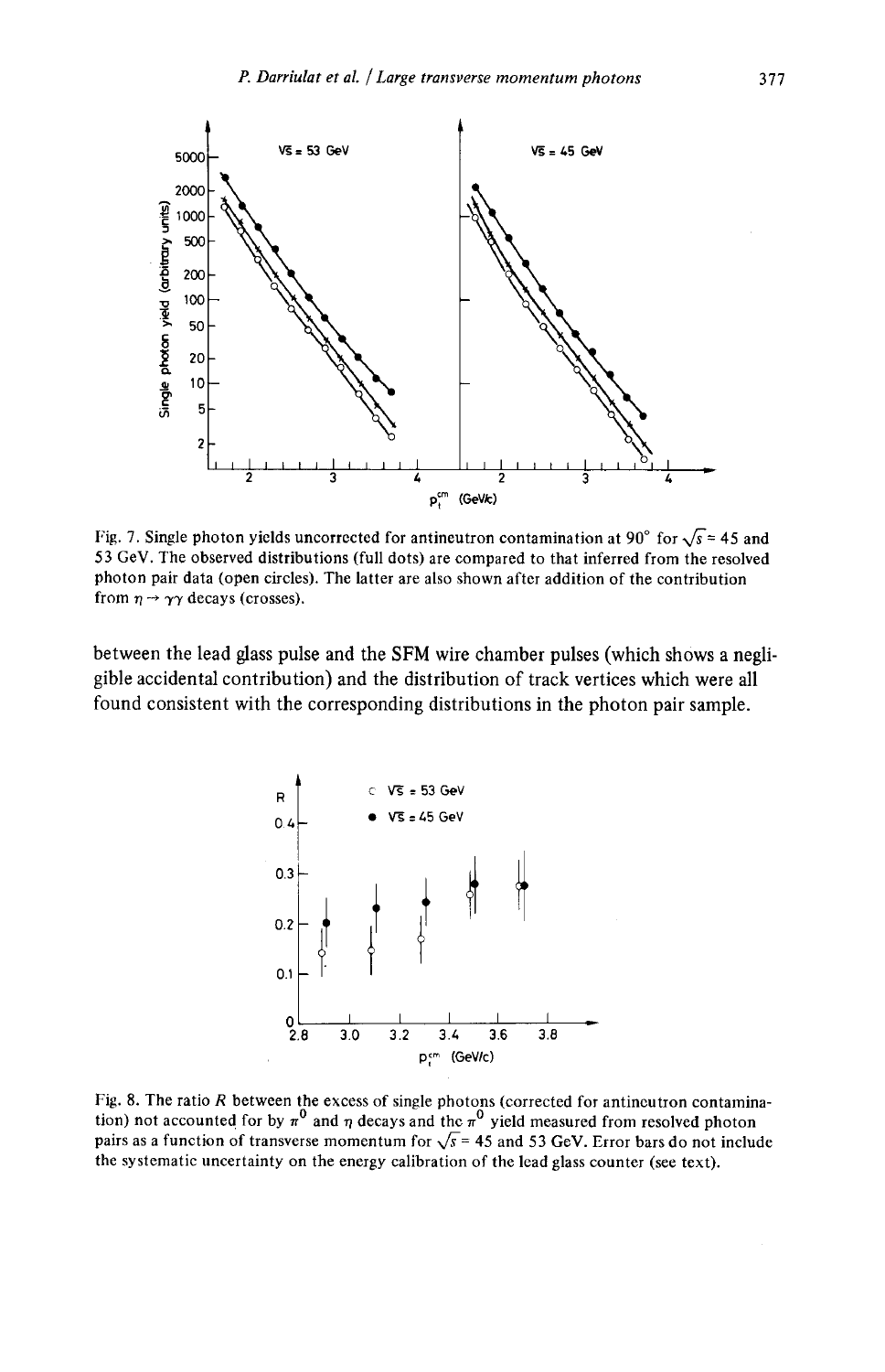| 1 | Observed single photon yield                       |                    |  |
|---|----------------------------------------------------|--------------------|--|
|   | Single photon events                               | $0.462 \pm 0.008$  |  |
|   | Conversion losses                                  | $+0.032 \pm 0.009$ |  |
|   | Events with an independent second photon           | $+0.037 \pm 0.009$ |  |
|   | Antinucleon contamination                          | $-0.077 \pm 0.046$ |  |
|   |                                                    | $0.455 \pm 0.053$  |  |
| и | Single photon yield from $\pi^0$ and $\eta$ decays |                    |  |
|   | $\pi^0 \rightarrow \gamma \gamma$                  | $0.192 \pm 0.006$  |  |
|   | $\eta \rightarrow \gamma \gamma$                   | $0.062 \pm 0.011$  |  |
|   | Uncertainty in acceptance calculation              | ± 0.013            |  |
|   |                                                    | $0.255 \pm 0.018$  |  |
| Ш | Excess of single photons                           |                    |  |
|   | $\gamma/\pi$ ratio                                 | ± 0.06<br>0.20     |  |
|   | Uncertainty on energy response                     | ± 0.07             |  |

Table 2 Single photon data

Data are integrated over both values of  $\sqrt{s}$ (45 and 53 GeV) and over  $p_{\perp}^{\text{un}}$  between 2.8 and 3.8 GeV/c. All numbers are given as fractions of the  $\pi^0$  production cross section in the same range of  $p_{\rm t}^{\rm cm}$ .

We compare in fig. 7 the single photon yield uncorrected for  $\overline{n}$  contamination to that inferred from the photon pair sample. A large excess, typically 57% of all single  $\gamma$ 's, is observed at all values of  $p_t^{\text{cm}}$  and  $\sqrt{s}$ .

Radiative decays of particles other than  $\pi^{0}$ 's contribute to this excess. The largest contribution is expected from  $\eta \rightarrow \gamma \gamma$  decays, for which the inclusive production cross section has been measured in previous experiments [2,3], in the same range of  $p_{t}^{\text{cm}}, \sqrt{s}$  and  $\theta$ . This however contributes only 12% (fig. 7) leaving a fraction of 45% of the single photon spectrum unexplained. Radiative decays from other known particles, such as  $\omega$  [9] and  $\eta'$ , are unlikely to account for such an excess.

The ratio between the single photon yield corrected for antineutron contamination in excess to that from  $\pi^0$  and  $\eta$  decays and the  $\pi^0$  yield itself is displayed in fig. 8 in the momentum interval 2.8 GeV/c  $\langle p_{\rm{r}}^{\rm{cm}} \rangle$  3.8 GeV/c and a summary of corrections and systematic uncertainties is given in table 2. It typically amounts to 20% for both values of  $\sqrt{s}$ . To quote an uncertainty on this number we separate that coming from the energy response curve, which amounts to  $\pm 7\%$ , from that coming from all other sources, including statistics, and which amounts to  $\pm 6\%$ . While this is the first time that a copious production of single photons is mentioned in proton-proton collisions, it had previously been reported in a large  $p_t$  photoproduction experiment [12].